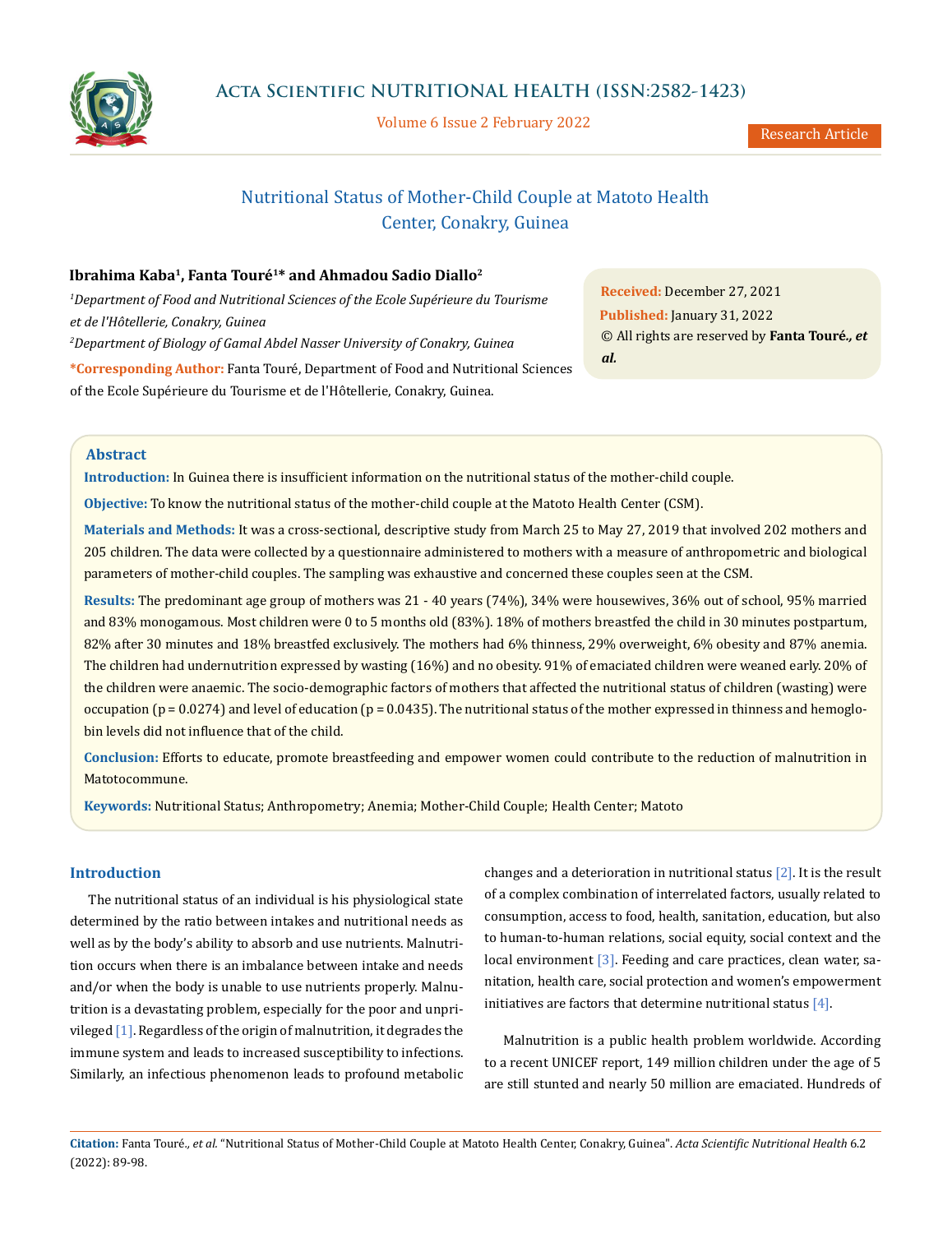millions of children and women suffer from hidden hunger due to vitamin and mineral deficiencies, and overweight rates are increa- $\sin g$  [5].

The vulnerability of pregnant, lactating women, and young children is linked not to the presence of nutritional diseases but to the fact that their condition implies an increased nutritional demand, which exposes them more easily to imbalance and deficiency [6]. It should be noted that long-term malnutrition has irreversible and catastrophic harmful effects on children [7]. Resource-limited countries such as African countries have shown a very slow rate of reduction in malnutrition ranging from 36.5% in 1990 to 22.3% in 2013 [8].

Malnutrition is a public health problem in Guinea and several actions have been put in place to reduce hunger and nutritional diseases with the establishment of the national food and nutrition policyin 2005 [9], but malnutrition still remains a public health problem in the country. According to the 2016 Multiple Indicator Cluster Survey (MICS-2016) in Guinea, the prevalence of stunting is as high as 18% for the 0 - 5 months and 6 - 11 months age groups, as a result of inadequate child nutrition [10].

According to the 2018 demographic and health surveys in Guinea, 10% of women aged 15 to 49 are lean (BMI less than 18.5Kg/ m2),18% are overweight, 8% are obese, 64% are of normal weight (BMI between 18.5 and 24.9) and 46% are anaemic [11]. According to the same source, 30% of children from 6 to 59 months suffer from stunting, 16% are affected by underweight, 9% are emaciated, 6% are obese and 75% are anemic with 31% of the mild form, 42% of the moderate form and 2% of the severe form. Regarding exclusive breastfeeding of children under 6 months, at the national level, only 33% of women reported that they breastfeed their children exclusively [11].

Several factors are often related to the nutritional status of the mother-child couple. These factors can favor or disadvantage him. The educational level, the standard of living of the household, the place of residence and the nutritional status of the mother's influence that of their children  $[1]$ . Several other studies have worked in this direction showing the influence of dietary practices and socio-demographic factors on the nutritional status of the mother and/or child. Mananga's study, done in Bagang in western Cameroon, states that the low level of education on dietary practices, education and socio-economic level of mothers were associated with existing nutritional problems [12]; socio-economic status reappears as a determinant according to the study carried out in Nepal [13]. A study in Papua New Guinea observed the early introduction of fluids and food for the first time to children other than breast milk as a factor associated with undernutrition in children [14]. Family type, number of people residing in the home, childbirth weight, duration of exclusive breastfeeding and administration of pre-milk foods have been found to have an effect on nutritional status [15].

Surveys conducted in Ethiopia in 2002 showed that the nutritional status of the mother is influenced by the economic situation of the household, her level of education, her residence, her age, her marital status and her employment; and that the child's education would be influenced by the economic situation of the household, the mother's level of education, the mother's employment, the source of water and the availability of toilets, infectious diseases, birth spacing and birth order [1]. Mothers of well-nourished (but sick and hospitalized) children had more stable lives, with fewer breaks in employment and emotional lives. As for mothers of severely malnourished children, they would have low self-esteem and a lower level of energy [16].

In mothers, during lactation, there is a non-significant weight loss, and the presence of asub-anemic state [6]. A study done in Nigeria, suggests establishing the determinants in each community (rural and urban), because in their study it emerges that each community has its reality [17].

The nutritional status of the mother-child couple in Guinea and at the Matoto Health Centre is poorly known. Malnutrition exists within the Guinean community, so the Matoto Health District cannot be spared. Thus, knowledge of the nutritional status of the mother-child couple could contribute to decision-making by health authorities in the context of improving the nutritional status of people, especially that of the mother-child couple. That is why we were interested in the theme entitled: «Nutritional status of the mother-child couple at the Matoto Health Center».

To develop this work, we have set ourselves the following objectives

**Citation:** Fanta Touré*., et al.* "Nutritional Status of Mother-Child Couple at Matoto Health Center, Conakry, Guinea". *Acta Scientific Nutritional Health* 6.2 (2022): 89-98.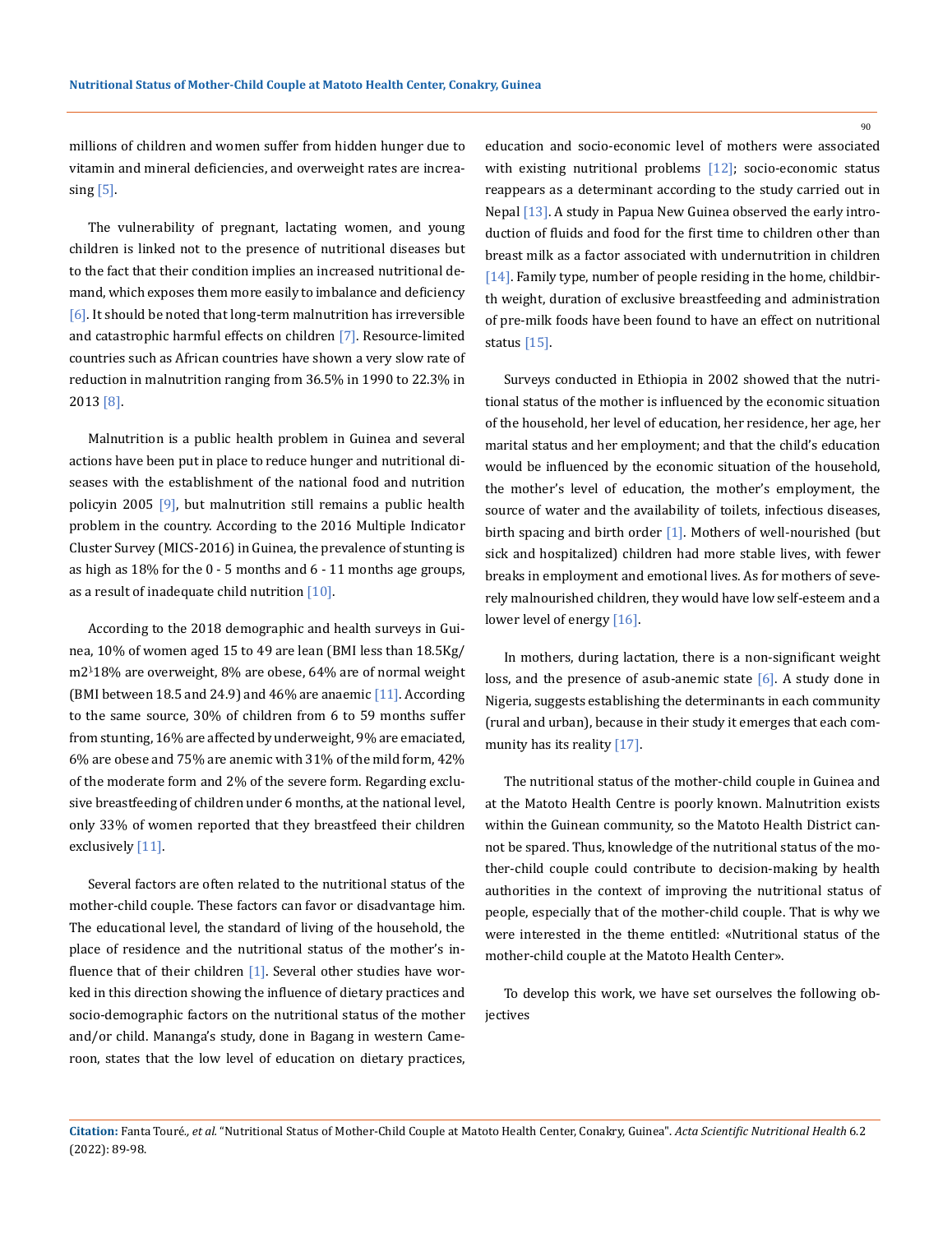#### **General objective**

To know the nutritional status of the mother-child couple at the Matoto Health Center.

#### **Specific objectives**

- Assess the nutritional status of the mother-child couple by anthropometry at the Matoto Health Centre (MSC); Determine the hemoglobin level of the mother-child couple at the MSC.
- Investigate a possible relationship between the nutritional status of the mother and that of the child at the CSM; Determine the socio-demographic parameters of the mother that influence the nutritional status of the child at the MSC. To achieve these objectives, we conducted a literature review on the subject, then we developed a methodology including the practical determination of nutritional status by anthropometry and the measurement of the hemoglobin level of the mother-child couple. We also collected socio-demographic parameters of mothers and children. We then presented the results, their interpretation and discussion in comparison with data from the existing literature. A conclusion and a recommendation put an end to this work.

#### **Equipment and Methods**

#### **Presentation of the area and the study framework**

The municipality of Matoto (CM) is one of the five municipalities of the city of Conakry. It is located 14.8 km from the municipality of Kaloum (city center). It covers an area of 37 km<sup>2</sup> . It is included in the coastal zone southeast of the capital. It is located between 90° and 94° north latitude and 13° and 37° west longitude [18]**.** Our study was set in the Matoto Health Center, it is located in the Municipality of Matoto, on the edge of the Fidel Castro highway in front of the large market of Matoto. Its structure includes Expanded Immunization Programme (EPI) services and nutrition services.

#### **Work equipment**

For the performance of this work, the following equipment was used: Scale (person weighs and baby weighs); Toises; Weight/ Height (P/T) report sheet (WHO, 2006); Size/Age (T/A) report sheet (WHO, 2006); Weight/Age Report Sheet (P/A) (WHO, 2006); Survey sheets; Portable hemoglobinometer (HemoCue® Hb 201+).

#### **Type and duration of study**

This was a cross-sectional, descriptive analytical study in which a questionnaire was administered to mothers in face-to-face mode, with a determination of the anthropometric, biological, and sociodemographic parameters of the mother-child couple. The purpose of our study was to know the nutritional status of the couple met at the Matoto Health Center during the study period that lasted from March 25 to May 27, 2019.

#### **Target population and admission criteria**

It consisted of all mother-child couples who came for consultation, vaccination or other services at the Matoto Health Centre with children aged 0 to 24 months during the study period. Mothers who were present with their children aged 0 to 24 months at the time of the survey and who agreed to participate in the study were admitted to this study.

#### **Sampling**

We conducted a comprehensive, non-random sampling of all mother-child couples who met the inclusion criteria during the study period of 202 mothers and 205 children.

The minimum required sample size of the survey was determined by Schwartz's formula based on the prevalence of severe acute malnutrition of 2.4% in the capital Conakry from the2016 MICS Multiple Indicator Cluster Survey [10]. It is calculated according to the following formula [19]: hence:

 $N =$  Required sample size;  $Z = 95%$  confidence level (standard value of 1.96).

P = Estimated prevalence of severe acute malnutrition among children in the urban area of Conakry equal to 2.4%; m = margin of error at 5% (standard value of 0.05); hence N = 36 children. Taking into account the risks of data loss we decided to take 200 couples, which led to 202 mothers and 205 children, as there were three twins.

### **Study variables**

The following study variables were used:

#### **Anthropometric variables of the mother-child couple**

The anthropometric indices weight and height of mothers were measured to calculate the body mass index (BMI) of mothers, indicating their weight nutritional status. The weight for height, height for age and weight for age indicators of the children were determined to assess their nutritional status.

**Citation:** Fanta Touré*., et al.* "Nutritional Status of Mother-Child Couple at Matoto Health Center, Conakry, Guinea". *Acta Scientific Nutritional Health* 6.2 (2022): 89-98.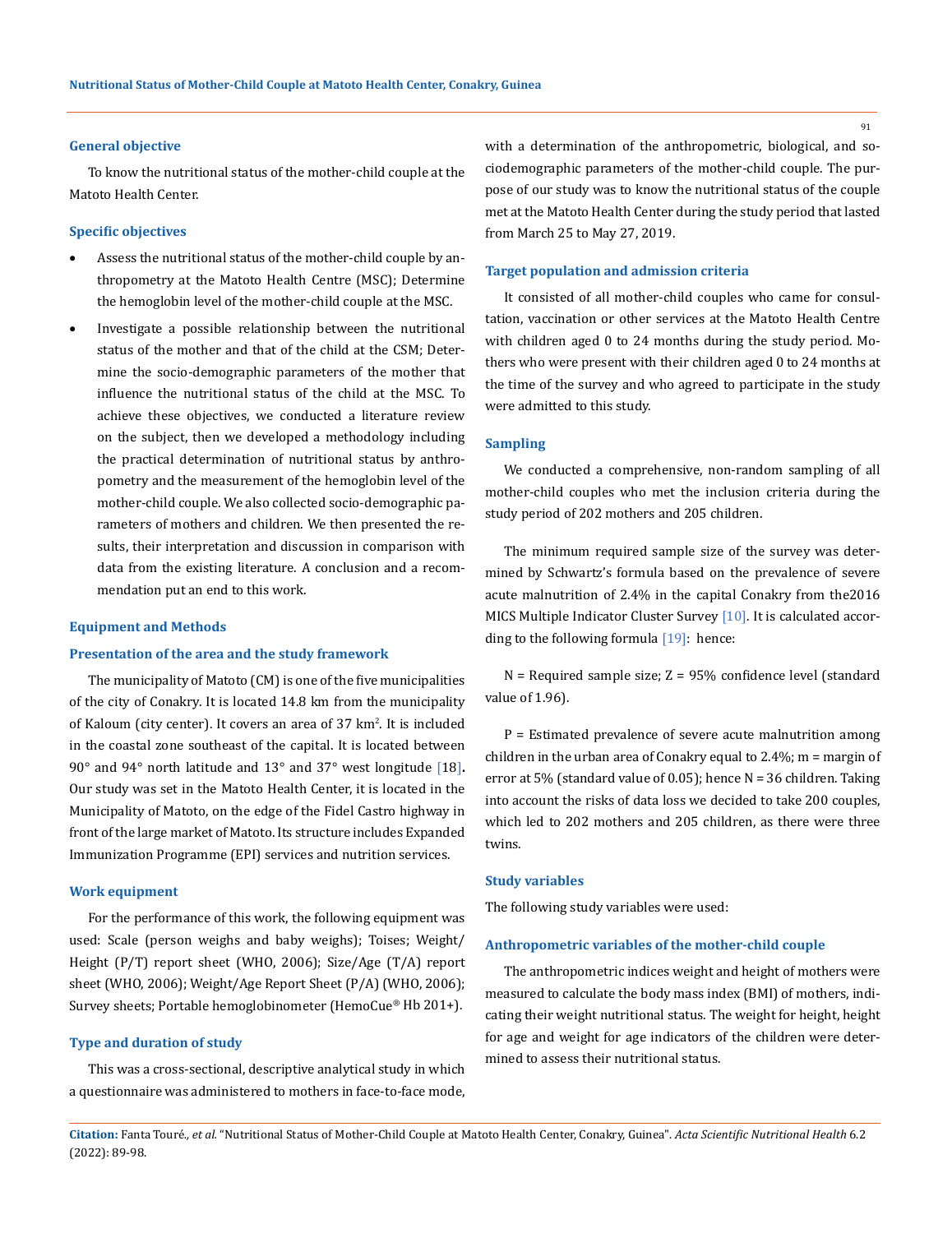## **Socio-demographic and biological variables of the mother-child couple**

The age, locality, level of education, marital status, marital regime and socio-professional category of the mothers have been determined. The age and sex of the children were also determined. The hemoglobin level of the mother-child couple was determined by a portable hemoglobinometer (hemocue).

#### **Related variables**

Maternal feeding practices were determined by questions on the time of breastfeeding after delivery and the duration and nature of breastfeeding.

#### **Data collection and analysis**

The collection of data on the socio-demographic parameters of mothers and children as well as the feeding practice of children was done by interviewing mothers received at the Matoto Health Center. The hemoglobin level of the mother-child couple was determined using a portable hemoglobinometer. The data collected was entered using Excel 2010 software. To analyze this data, we used the epi-info 7 software which allowed us to determine the percentages as well as the associations between the different variables by the Chi-2 test. The associations were found to be significant at the  $P < 0.05$  value.

#### **Ethical considerations**

Before undertaking the investigation phase, the research protocol of the study was approved by the Directorate of the Master of Biology of the Gamal Abdel Nasser University of Conakry.

#### **Results**

Our study involved 202 mothers and 205 children including 3 pairs of twins who were investigated and whose anthropometric parameters and hemoglobin levels were determined. The results obtained were presented in the form of tables and literary expressions which were commented on and discussed in relation to the data of the literature consulted.

## **Socio-demographic profile of the mother-child couple**

#### **Socio-demographic profile of mothers**

Analysis of the data showed us that the majority of mothers resided in the municipality of Matoto 167 (83%). While 30 (15%) came from Ratoma, 1 (0.5%) from Dubréka,1 (0.5) from Dixinn and 3 (1%) from Coyah. The majority age group of mothers was 21 to 40 years, or 74%. The lowest age group was 41 to 60 (0.5%). The average age in the maternal population was 25.29 years with a minimum of 15 years and a maximum of 42 years. We also found that out-of-school mothers were the most represented (36%), followed by those at the secondary level (28%), followed by women at the university level (23%), and those at the primary level who accounted for 13%. Regarding the profession, 34% of our mothers were housewives, 25% were shopkeepers,17% of workers, 9% were administrative agents,10% of students and 5% were students. Of the 202 mothers studied, 191 or 95% were married compared to 11 or 5% single and no widowed or divorced mothers were encountered during the study. The majority of mothers (83%) were monogamous compared to 17% polygamous.

#### **Socio-demographic profile of children**

Our study shows that among the 205 children interviewed, the predominant age group was 0 to 5 months. Indeed, 170 or 83% were in this bracket. Thirty-four of the children (16%) were in the 6 - 12-month age group and only one child or 1% was in the 13 - 18-month age group. He had no children over the age of 18 months. There were slightly more girls (105 or 51%) than boys (100 or 49%) with a sex ratio of boy to girl of 0.96%.

#### **Nutritional status of the mother-child couple**

To assess the nutritional status of mothers and children, we determined their haemoglobin levels, the BMI of the mothers as well as the P/T, T/A and P/A ratios of the children. These results are presented in tables 1,2,3,4 and 5

Table 1 shows that 60 (30%) of the mothers suffered from mild anaemia and 115 or 57% had moderate anaemia and no cases of severe anaemia were observed. This means a prevalence of anemia of 87% among the mothers surveyed. This table also reveals that 166 or 80% of the children had a normal hemoglobin level and 20% suffered from anemia with 12% of the mild form, 7% moderate and 1% of the severe form.

Table 2 shows that of the 202 mothers studied, 119 or 59% had a normal nutritional status, 59 or 29% were overweight, 11 or 6% were obese and 13 or 6% were thin. Table 2 also shows that cases of undernutrition have been observed among children. Indeed, 32 (16%) children suffered from wasting of which 12% had the mode-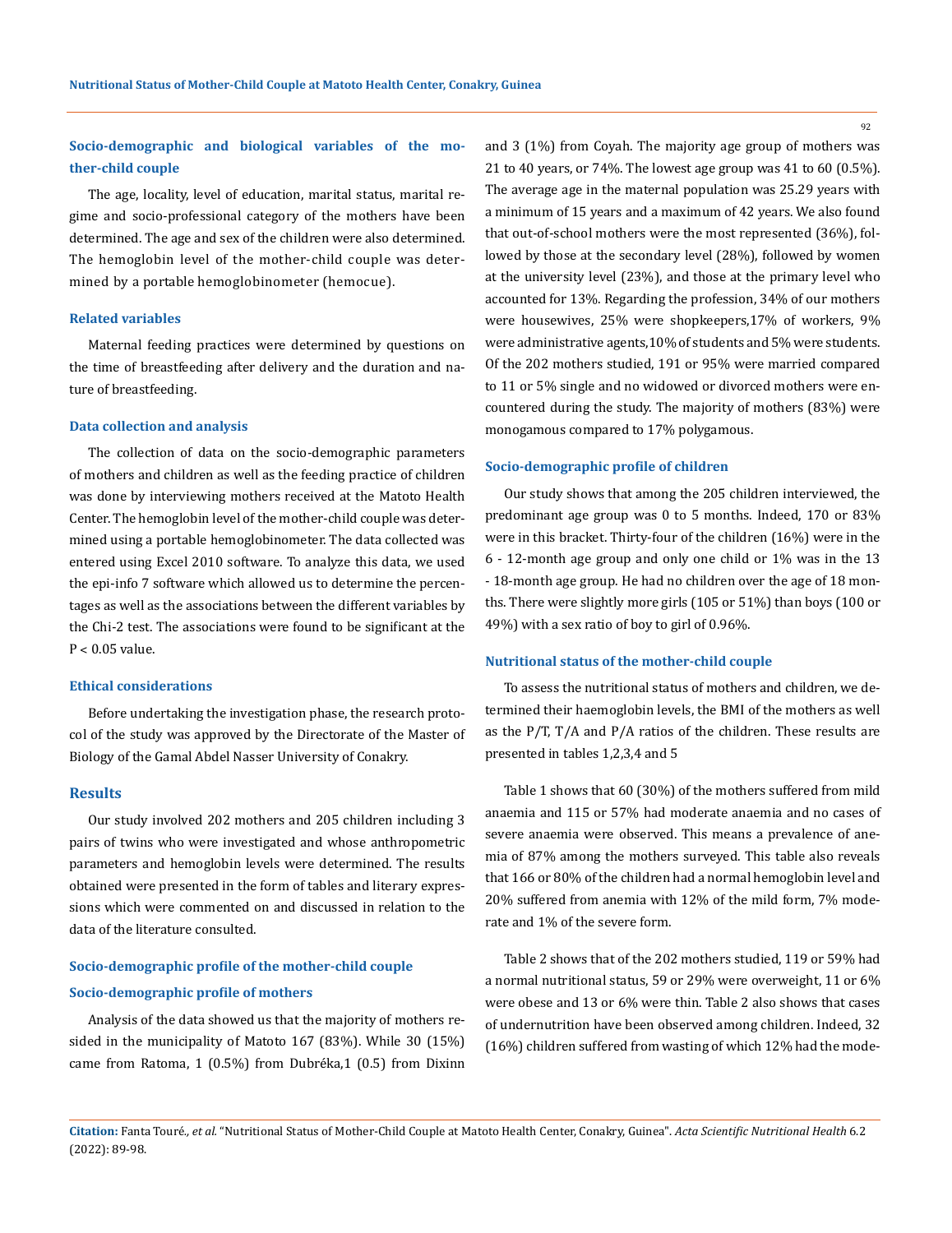| <b>Typology</b>          | <b>Hemoglobin</b><br>standards | <b>Number</b> | Percentage<br>(%) |  |
|--------------------------|--------------------------------|---------------|-------------------|--|
| For mothers $(n = 202)$  |                                |               |                   |  |
| Normal                   | $\geq 12g/dl$                  | 27            | 13                |  |
| Mild anemia              | $11,9 - 11$ g/dl               | 60            | 30                |  |
| Moderate<br>anemia       | $10,9 - 8$ g/dl                | 115           | 57                |  |
| Severe anemia            | $< 8 \text{ g/dl}$             | 0             | 0                 |  |
| For children $(n = 205)$ |                                |               |                   |  |
| Normal                   | $\geq 11g/dl$                  | 166           | 80                |  |
| Light                    | $10,9 - 10$ g/dl               | 24            | 12                |  |
| Moderate<br>anemia       | $9,9 - 7$ g/dl                 | 12            | 7                 |  |
| Severe anemia            | $< 7$ g/dl                     | 3             | 1                 |  |

**Table 1:** Distribution of mothers and children by haemoglobin level**.**

rate form and 4% the severe form. Stunting and underweight each affected 4% of children.

| <b>Variable</b>                             | Number (I.C <sup>a</sup> . 95%)<br>Percentage |              |  |  |
|---------------------------------------------|-----------------------------------------------|--------------|--|--|
| Nutritional status of mothers ( $n = 202$ ) |                                               |              |  |  |
| Body Mass Index (BMI)                       |                                               |              |  |  |
| BMI < 18.5<br>(Thinness)                    | 13 (3,47 - 10,75%)                            | 6            |  |  |
| IMC 18,5 - 24,9<br>(Normal)                 | 119 (52,29 - 66,24%)                          | 59           |  |  |
| BMI 25-29.9<br>(Overweight)                 | 59 (22,58 - 35,48%)                           | 29           |  |  |
| BMI $\geq$ 30 (Obesity)                     | $11(2,75 - 9,53\%)$                           | 6            |  |  |
|                                             | Nutritional status of children $(n = 205)$    |              |  |  |
| Emaciation                                  |                                               |              |  |  |
| Normal state                                | 173 (78,17 - 88,65%)                          | 84           |  |  |
| Moderate emacia-<br>tion                    | 24 (8,05 - 17,47%)                            | 12           |  |  |
| Severe emaciation                           | $8(1,70 - 2,69\%)$                            | 4            |  |  |
| Stunting (OR)                               |                                               |              |  |  |
| Normal state                                | 197 (92,46 - 98,30%)                          | 96           |  |  |
| Moderate OR                                 | 24 (8,05 - 17,47%)                            | 3            |  |  |
| Severe OR                                   | $1(0,01 - 2,69%)$                             | $\mathbf{1}$ |  |  |
| Underweight (PI)                            |                                               |              |  |  |
| Normal state                                | 198 (93,59 - 98,62%)                          | 96           |  |  |
| Moderate PI                                 | $6(1,08 - 6,26\%)$                            | 3            |  |  |
| Severe PI                                   | $1(0,01 - 2,69\%)$                            | $\mathbf{1}$ |  |  |

**Table 2:** Distribution of mothers and children by nutritional

status.

a= Confidence interval.

## **Prevalence of maternal thinness according to their socio-demographic parameters and breastfeeding practices**

Results by contribution to these prevalences are presented in table 3

According to table 3, most of the mothers suffering from thinness (69%) were in the 21 - 40 age group and no cases of thinness were revealed in the 41 - 60 age group. The highest prevalence of thinness was observed among mothers who had secondary education (38%) and the lowest was observed among mothers who had primary level (16%). This table also shows that female shopkeepers had the highest rate of thinness (38%) while no cases of thinness were observed among student mothers. The table also shows that 85 per cent of thin mothers were married compared to 15 per cent of these mothers who were single. Table 3 also shows that 77% of mothers suffering from thinness were monogamous compared to 23% of polygamists. The majority of lean mothers (69%) were those who practiced exclusive breastfeeding for up to 6 months and only 31% of these mothers had done early weaning (Table 3).

| <b>Variable</b>                | <b>Thinness</b>    | Percentage % |  |  |
|--------------------------------|--------------------|--------------|--|--|
|                                | Age range          |              |  |  |
| $\leq 20$                      | 4                  | 31           |  |  |
| $21 - 40$                      | 9                  | 69           |  |  |
| $41 - 60$                      | $\theta$           | $\theta$     |  |  |
|                                | Level of education |              |  |  |
| Out of school                  | 3                  | 23           |  |  |
| Primary                        | $\overline{2}$     | 16           |  |  |
| Secondary                      | 5                  | 38           |  |  |
| Upper                          | 3                  | 23           |  |  |
| Profession                     |                    |              |  |  |
| Pupil                          | 2                  | 16           |  |  |
| Student                        | $\theta$           | $\theta$     |  |  |
| Housewife                      | 3                  | 23           |  |  |
| Worker                         | $\overline{c}$     | 16           |  |  |
| Merchant                       | 5                  | 38           |  |  |
| Administrative                 | 1                  | 7            |  |  |
| Agent                          |                    |              |  |  |
| Marital status                 |                    |              |  |  |
| Married                        | 11                 | 85           |  |  |
| 15<br>$\overline{2}$<br>Single |                    |              |  |  |
| Matrimonial property regime    |                    |              |  |  |
| Monogamous                     | 10                 | 77           |  |  |
| Polygamist                     | 3                  | 2            |  |  |

**Citation:** Fanta Touré*., et al.* "Nutritional Status of Mother-Child Couple at Matoto Health Center, Conakry, Guinea". *Acta Scientific Nutritional Health* 6.2 (2022): 89-98.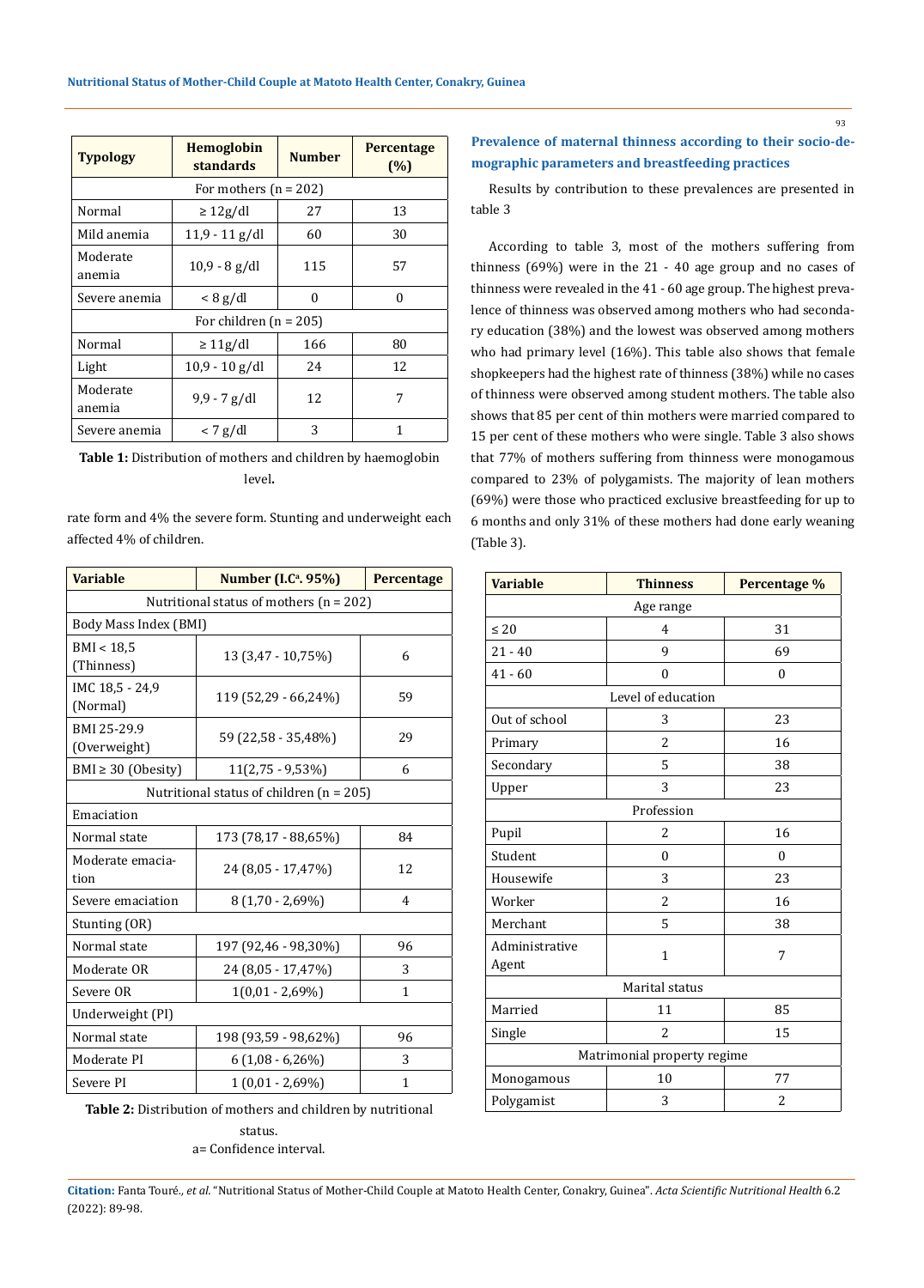| Breastfeeding practice                       |  |    |  |
|----------------------------------------------|--|----|--|
| Early weaning                                |  | 31 |  |
| Exclusive<br>breastfeeding up<br>to 6 months |  | 69 |  |
| Late weaning                                 |  |    |  |

**Table 3:** Prevalence of BMI less than 18.5 of mothers by level of education, occupation, marital status and marital regime and breastfeeding practices ( $n = 13$ ).

## **Breastfeeding practices and nutritional status of children**

Regarding breastfeeding practices, this study shows that among the 205 children, 169 or 82% received other foods before 6 months in addition to breast milk, while only 36 or 18% of children benefited from exclusive breastfeeding up to 6 months. Thirty-seven or 18% of the children were breastfed within 30 minutes postpartum and 168 or 82% were breastfed after 30 minutes after delivery.

## **Prevalence of wasting of children according to the socio-demographic parameters of the mother-child couple and breastfeeding practice**

Our study showed that among the 32 emaciated children (16% of the population of children studied), 24 or 12% had the moderate form and 8 or 4% the severe form. Girls were more affected than boys by global wasting (20 or 10% against 12 or 6%) and moderate wasting (17 or 8% against 7 or 4%). On the other hand the male sex had 5 cases (5%) of the severe form without complication and the girls had 2 severe cases with complication and 1 severe case without complication. Further information on these prevalence's is presented in table 4.

According to table 4, we find that in the 32 emaciated children (16% of the child population), the age group from 0 to 5 months was the most affected by wasting with 87.5% of which 62.5% were moderate cases, 6.25% severe with complication and 18.75% saw without complication. This table also shows that 57% of emaciated children had out-of-school mothers of whom 41% had moderate wasting, 13% had the severe form without complications and 3% suffered from the severe form with complication. Twenty-two percent of the emaciated children were from mothers with primary education, 19% of whom were moderate wasting and 3% were severe cases without complications. Table 4 also reveals that 18% of emaciated children had secondary school mothers of which 12% were moderate and 3% severe with complication and 3% without complication. While only 3% of these emaciated children were from mothers of higher education and no cases of the severe form were observed. In addition, table 4 shows that 91% of children who were weaned precociated suffered from wasting, of which 66% were in moderate form and25% in severe form with 6% of complicated cases and 19% without complications. The same table shows that among the 32 emaciated children, the children of housewives were the most affected, 44% of whom 31% in the moderate form and 12% in the severe form with a complicated case. On the other hand, only one case of moderate wasting was observed in children whose mothers were administrative officers.

|                                                      | <b>Moderate</b> | <b>Severe</b>               | <b>Total</b><br>(%)                   |                |
|------------------------------------------------------|-----------------|-----------------------------|---------------------------------------|----------------|
| <b>Variable</b><br><b>Number</b><br>(%)              |                 | With<br>Complica-<br>tion   | <b>Without</b><br><b>Complication</b> |                |
|                                                      |                 | Age range of children       |                                       |                |
| $0 - 5$                                              | 20 (62,5)       | 2 (6,25%)                   | 6 (18,75%)                            | 28<br>(87, 50) |
| $6 - 12$                                             | 3(9,5)          | $0(0,0\%)$                  | $0(0,0\%)$                            | 3<br>(9,50)    |
| $13 - 18$                                            | 1(3)            | $0(0,0\%)$                  | $0(0,0\%)$                            | 1(3)           |
| Total                                                | 24 (12)         | 2(1%)                       | 6(3%)                                 | 32<br>(100)    |
|                                                      |                 | Mothers' level of education |                                       |                |
| Out of<br>school                                     | 13 (41)         | 1(3%)                       | 4 (13%)                               | 18 (57)        |
| Primary                                              | 6(19)           | $0(0,0\%)$                  | 1 (3%)                                | 7(22)          |
| Secondary                                            | 4(12)           | 1 (3%)                      | 1 (3%)                                | 6(18)          |
| Upper                                                | 1(3)            | $0(0,0\%)$                  | 0(0,0%                                | 1(3)           |
| Total                                                | 24 (75)         | 2(6%)                       | 6 (19%)                               | 32<br>(100)    |
| <b>Breastfeeding practice</b>                        |                 |                             |                                       |                |
| Early<br>Weaning                                     | 21 (66)         | 2(6%)                       | 6 (19%)                               | 29 (91)        |
| Exclusive<br>Breastfee-<br>ding<br>up to 6<br>months | 3(9)            | $0(0,0\%)$                  | $0(0,00\%)$                           | 3(9)           |
| Late<br>weaning                                      | 0(0,0)          | $0(0,00\%)$                 | $0(0,0\%)$                            | 0(0,0)         |

**Citation:** Fanta Touré*., et al.* "Nutritional Status of Mother-Child Couple at Matoto Health Center, Conakry, Guinea". *Acta Scientific Nutritional Health* 6.2 (2022): 89-98.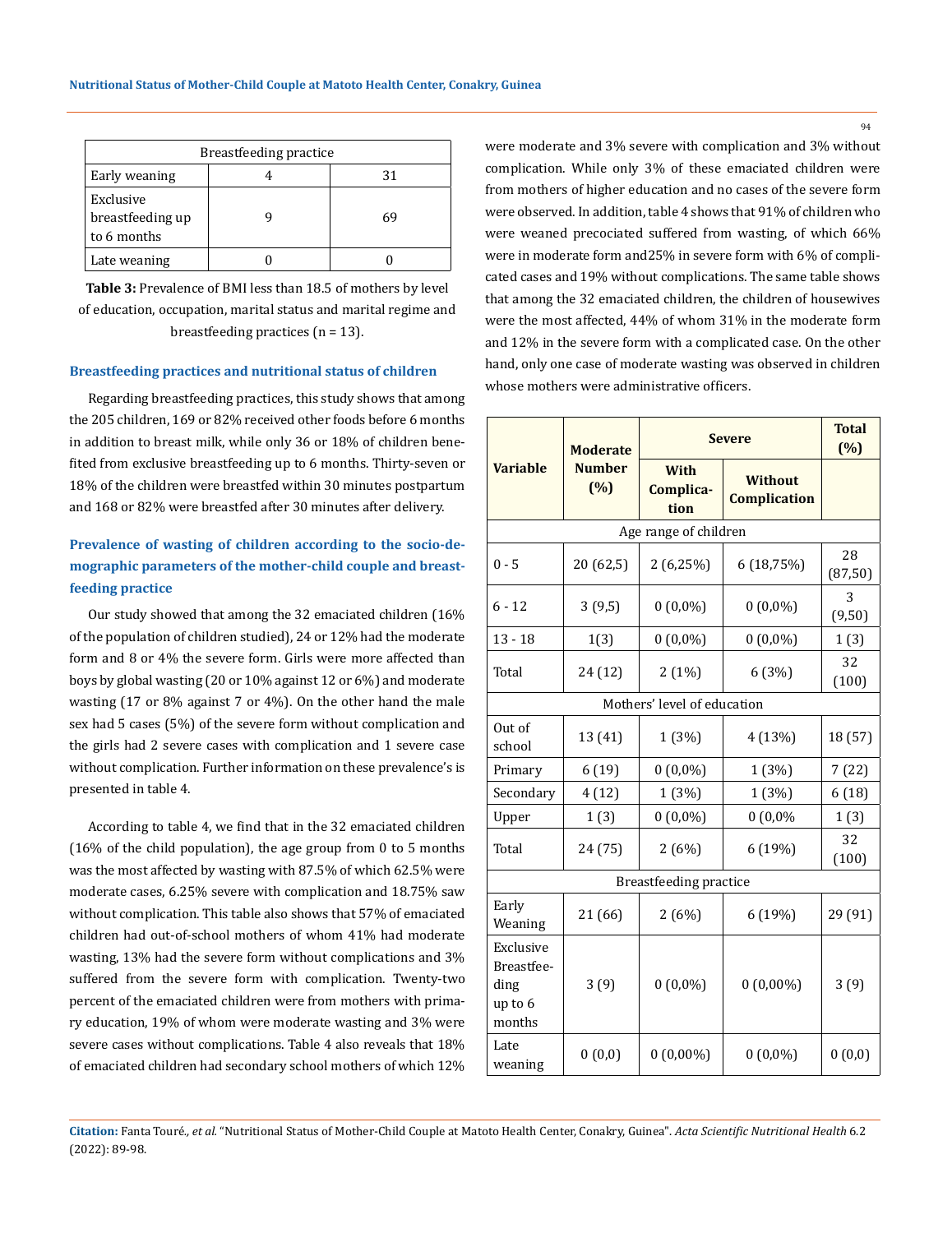| Total                          | 24 (75)  | 2(6%)      | 6 (19%)     | 32<br>(100) |
|--------------------------------|----------|------------|-------------|-------------|
|                                |          | Profession |             |             |
| Pupil                          | 2(6)     | $0(0,0\%)$ | $0(0,00\%)$ | 2(6)        |
| Student                        | 1(3)     | $0(0,0\%)$ | $0(0,00\%)$ | 1(3)        |
| Housewife                      | 10 (31)  | 1 (3%)     | 3(9%)       | 14 (44)     |
| Worker                         | 5(16)    | 1 (3%)     | 1 (3%)      | 7(22)       |
| Merchant                       | 5(16)    | $0(0,0\%)$ | 2(6%)       | 7(22)       |
| Adminis-<br>trative<br>Officer | 1(3%)    | $0(0,0\%)$ | 0(0%        | 1(3)        |
| Total                          | 24 (75%) | 2(6%)      | 6 (18%)     | 32<br>(100) |

**Table 4:** Prevalence of wasting of children by age group, mothers' educational attainment, breastfeeding practice and mothers' occupation (n = 32).

Compared to the prevalence of child wasting by marital status we found that the majority of emaciated children (97%) had married mothers. Seventy-two percent of these children had moderate form and 25% severe form with 19% uncomplicated and 6% with complication. Of these emaciated children, only 3% were from single mothers. As for the prevalence according to the matrimonial regime, most of the emaciated children had monogamous mothers (84%) of which 6% of them were severe cases with complication and 16% of severe cases without complications. While only 16% of emaciated children were from polygamous mothers of which 3% were severe without complication and no severe case with complication.

Table 5 shows that the mothers' occupation significantly influenced the moderate wasting of children  $(P = 0.0274)$  and that the mother's level of education also had a significant influence on the severe wasting of children ( $p = 0.0435$ ). According to the same table, the nutritional status of the mother in terms of thinness and hemoglobin levels did not significantly influence the moderate and severe wasting of the children.

| <b>Variable</b>                | About - 2 | P-value | <b>Observation</b> |  |
|--------------------------------|-----------|---------|--------------------|--|
| Moderate Emaciation            |           |         |                    |  |
| Mother's level of<br>education | 0,0000    | 1,0000  | Not significant    |  |
| Profession                     | 5,5170    | 0,0274  | Meaningful         |  |

| Marital status                 | 0,0000            | 1,0000 | Not significant |  |  |
|--------------------------------|-------------------|--------|-----------------|--|--|
| Matrimonial<br>property regime | 0,0007            | 0,9734 | Not significant |  |  |
| Mother's age                   | 0,0000            | 1,0000 | Not significant |  |  |
| Thinness of the<br>mother      | 0,0002            | 0,9900 | Not significant |  |  |
| Maternal<br>hemoglobin levels  | 0,2870            | 0,9000 | Not significant |  |  |
|                                | Severe emaciation |        |                 |  |  |
| Level of education             | 8,3470            | 0,0435 | Meaningful      |  |  |
| Profession                     | 3,3900            | 0,9707 | Not Significant |  |  |
| Marital status                 | 0,0000            | 1,0000 | Not Significant |  |  |
| Matrimonial<br>property regime | 0,0005            | 0,9710 | Not Significant |  |  |
| Mother's age                   | 0,0000            | 1,0000 | Not Significant |  |  |
| Thinness of the<br>mother      | 0,0000            | 1,0000 | Not Significant |  |  |
| Maternal<br>hemoglobin levels  | 0,0003            | 0,9900 | Not Significant |  |  |

95

**Table 5:** Correlation between moderate and severe wasting of children and socio-demographic patterns and nutritional status of mothers.

### **Discussions**

In this part of the document our results are compared with the standards and data of the literature consulted. With regard to the socio-demographic characteristics of the mothers we found that the average age was 25.29 years with a minimum of 15 years and a maximum of 42 years. These data are one lower than that observed by Pallow in Cameroon whose average age in the mother population was 27 years, with a minimum of 18 years and a maximum of 49 years [20], which means that our mothers were relatively younger than those of Pallawo. In our study out-of-school mothers were the most represented (36%), followed by those at the secondary level (28%), followed by women at university level (23%), and those at the primary level who accounted for 13%. These results are different from those of the study carried out in Antananarivo whose out-of-school rate for mothers was 12.1%, Primary 54.2%, secondary 33.1% and higher 0.5% [21]. Regarding the profession, 34% of our mothers were housewives, 25% were shopkeepers,17% of workers, 9% were administrative agents,10% of students and 5% were students. This result is different from that

**Citation:** Fanta Touré*., et al.* "Nutritional Status of Mother-Child Couple at Matoto Health Center, Conakry, Guinea". *Acta Scientific Nutritional Health* 6.2 (2022): 89-98.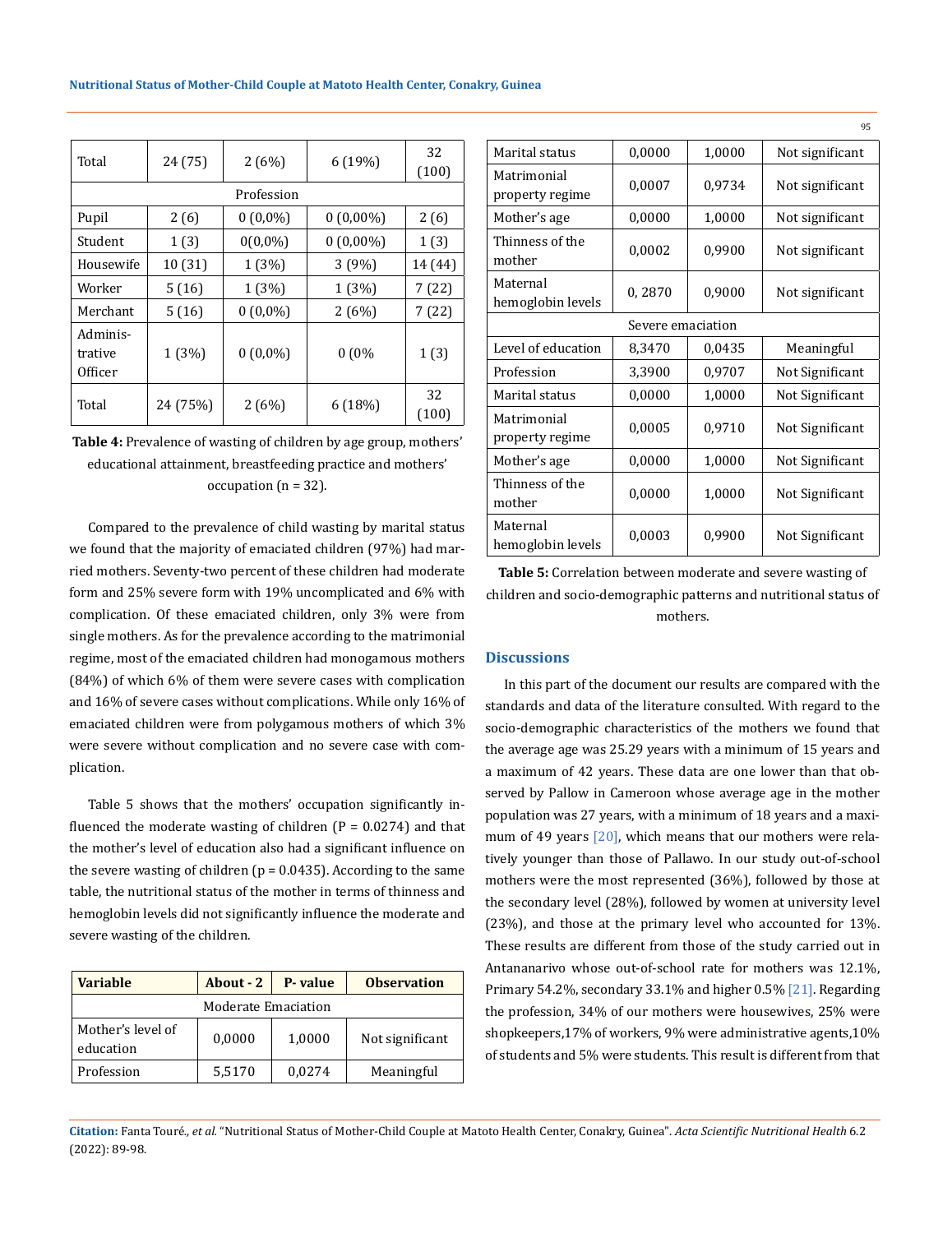of Pallawo whose housewives represented 23%, the Merchantes 11%, the students 10% and 18% of students [20]. The majority of mothers (95%) were married versus 5% single and no widowed or divorced mothers were met during the study. This result is different from that of Pallawo whose brides accounted for only 49.26%, single 24.14%, widows  $0.49\%$  and divorced women  $0.98\%$  [20].

Regarding the sociodemographic characteristics of the children, the majority age group in our study was 0 to 5 months or 83%. This result is higher than that of the study carried out by Nakanabo in Burkina Faso with 18.7% in the same age group [22]). As for the distribution of children by gender, 51% were girls. This result is almost identical to that of Pallawo whose girls represented 50.48% and boys 49.52% [20].

On the nutritional status of the mother-child couple, Table 1 shows a prevalence of global anaemia of 87%, of which 57% are moderately ill among the mothers surveyed. Our results are far more alarming than Pallawo's with 16.75% of mothers having moderate anemia and no cases of severe anemia  $[20]$ . Our values are also higher than the global prevalence of 32.8% among women in reproductive status estimated in 2016 by the WHO  $[23]$ . Regarding the weight status of the mothers, we found 59% in normal nutritional state, 29% were overweight, 6% were obese and 6%lean; which corresponds to an overweight rate of 35%. These results do not corroborate with those of Pallawo [20] showing only 36.94% in normal condition; 62.50% overweight and 0.5%thinness**.** We found a relatively high rate of thinness in mothers who exclusively breastfed up to 6 months (69%), this is believed to be due to the fact that breastfeeding leads to the use of women's body fats and can thus contribute to the prevention of obesity.

We found that 82% of the children in our study received other foods before 6 months besides breast milk, while only 18% benefited from exclusive breastfeeding before 6 months. Our result compared to this indicator is lower than that reported by MICS 2016 in Guinea where 35.2% of children were exclusively breastfed. It is also lower than that of the 2018 DHS in Guinea which shows a rate equal to 33% for the same age  $[11]$ , the global estimates of 41% for children under 6 months by the WHO during the period 2013-2018 as well as the target of more than 50% by 2025 [23]. Regarding early postpartum breastfeeding practices, in our study, eighteen percent of children were breastfed within 30 minutes after delivery and 82% were breastfed after 30 minutes. Our result

is better than that of Sadrine in Ratoma, of which only 2% of children aged 3 to 59 months were breastfed in 30 minutes postpartum and 98% after 30 minutes [24]. Regarding the hemoglobin level of children, in our study, 20% of children suffered from anemia with 12% of the mild form, 7% moderate and 1% of the severe form. Our result is different from that of SYLLA in 2018 in faranah prefecture with 5.16% suffering from severe anemia in children aged 6 to 59 months [25]. It is also far lower than the national rate of 75% including 31% mild, 41% moderate and 2% severe in Guinea observed during DHS in 2018 in children aged 6 to 59 months [12]. The wasting rate of 16% of children in our study is higher than the national one in Guinea observed during the 2018 DHS with a rate of 9% for children aged 6 to 59 months [12]. But it is comparable to the result of the report of the MICS 2016 survey in Guinea for the age group from 0 to 5 months with a prevalence of 16.9% including 11.6% of moderate cases and 5.3% severe [11]. Our stunting rate (4%) and underweight (4%) are far below the national values (DHS 2018) of 30% and 16/% respectively for children aged 6 to 59 months in Guinea [12]. They are also lower than those of de Buttarelli and collaborators in Senegalese urban areas for children from 0 to 3 years old with respective values of 10% and 6%  $[26]$ . The wasting rate of 16% of children in our study is higher than the national one in Guinea observed during the DHS in 2018 with a rate of 9% [12] as well as the rate observed by Buttarelli and colleagues (7%) in Senegal [26].

Most of the emaciated children (57%) had out-of-school mothers and only 3% of these children were from mothers of higher education and no severe cases were observed in the latter. These results are different but have the same trends as those of the EDS-MICS 2016 survey, conducted in Guinea for children from 0 to 59 months whose mothers without any level of education had 8.6% of children with moderate wasting and 3.1% in severe form. Those who had the primary level had 7.2% of children with the moderate form and 2.8% with the severe form. Those with secondary level and above had 6.6% of children with moderate wasting and 2.4% of the severe form [11]. A relatively high rate of wasting among the children of housewives was observed compared to administrative officers in our study. This high rate of malnutrition among the children of housewives is thought to be due to a lack of knowledge of good dietary practices, as housewives may be less educated and less informed about adequate child feeding practices than administrative officers.

**Citation:** Fanta Touré*., et al.* "Nutritional Status of Mother-Child Couple at Matoto Health Center, Conakry, Guinea". *Acta Scientific Nutritional Health* 6.2 (2022): 89-98.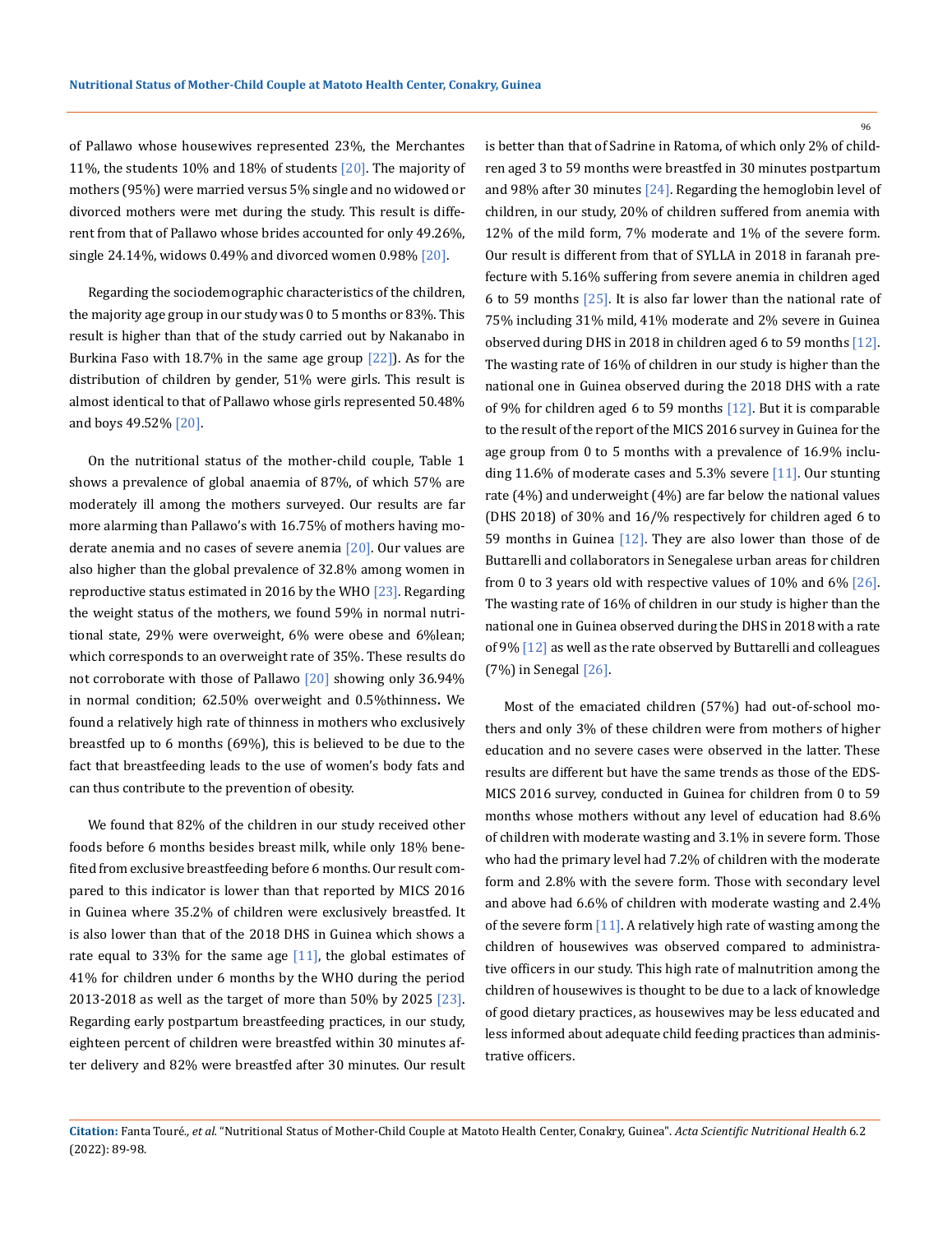Table 5 shows that the mothers' occupation significantly influenced the moderate wasting of children  $(P = 0.0274)$ , and that the level of education of mothers significantly influenced the severe wasting of children. Our result in relation to the influence of the mother's profession is different from that of Pallawo with a value of P = 0.0527 which, although not significant, tended towards a significant influence  $[21]$ . Table 5 also reveals that the nutritional status of the mother expressed in terms of thinness and haemoglobin levels did not influence that of the child. This can be explained by the fact that most of the children in our study were 0 to 5 months old (83%). This age corresponds to a time of intense breastfeeding that promotes the nutritional status of the child compared to that of the mother with the mobilization of nutrients from the mother's reserves for the constitution and production of milk to meet the needs of the child. It is this same phenomenon that would explain that despite the high prevalence of anemia in mothers in our study (87%), anemia affected only 20% of children, because the mother's iron is mobilized in milk to satisfy the needs of the baby. In addition, the prevalence of thinness at the maternal level was only 6% and 35% of them were overweight or obese. So the nutritional status of these women in terms of thinness was not so bad to affect that of the children. It is recognized that the nutritional quality [27] and quantity [28] of breast milk are reduced only in cases of severe malnutrition of the mother. The 16% wasting at the level of children could be due to the poor feeding practices of these infants.

#### **Conclusion**

The study on the determination of the nutritional status of the mother-child couple at the Matoto Health Center led us to the following results: The analysis of sociodemographic parameters showed that most of the mothers resided in the municipality of Matoto or 83%. The predominant age group of mothers was 21 to 40 years or 74%; 34% of them were housewives, 36% out of school, 95% married and 83% monogamous. The majority age group among children was 0 to 5 months or 83%, with a slight predominance of girls. Compared to breastfeeding practices, 18% of mothers said they breastfed the child within 30 minutes postpartum, 82% after 30 minutes and 18% of children were exclusively breastfed until 6 months. Regarding the nutritional status of mothers, we found 6% thinness, 29% overweight and 6% obesity. Anemia affected 87% of mothers, including 30% of the mild form and 57% of the moderate form. The children had undernutrition manifested by stunting (4%), wasting (16%), underweight (4%) and lack of obesity. Girls were more affected than boys compared to wasting (10% versus 6%) and the most affected age group was 0 to 5 months. 91% of emaciated children had had early weaning. Anemia affected 20% of children including 12% mild, 7% moderate and 1% severe. The maternal sociodemographic factors that significantly influenced the child's nutritional status (wasting) during our study were her occupation ( $p = 0.0274$ ) and her level of education ( $p =$ 0.0435). The nutritional status of the mother expressed in terms of thinness and hemoglobin levels did not influence that of the child.

This work has detected a high prevalence of acute malnutrition among young children in the commune of Matoto and suggests that efforts in promoting breastfeeding, education and the empowerment of girls/women could contribute to the reduction of child malnutrition in this commune in the city of Conakry.

#### **Conflict of Interest**

#### None.

#### **Acknowledgements**

This work was funded by the Ecole Supérieur du Tourisme et de l'Hôtellerie de Guinée and the Gamal Abdel Nasser University of Conakry.

### **Bibliography**

- 1. [Girma W and Genebo T. "Determinants of Nutritional Status](https://dhsprogram.com/pubs/pdf/fa39/02-nutrition.pdf)  [of Women and Children in Ethiopia".](https://dhsprogram.com/pubs/pdf/fa39/02-nutrition.pdf) *Calverton: ORC Macro* [\(2002\): 1-36.](https://dhsprogram.com/pubs/pdf/fa39/02-nutrition.pdf)
- 2. [INS \(National Institute of Statistics\). Demographic and Health](https://dhsprogram.com/pubs/pdf/fa39/02-nutrition.pdf)  [Survey and Multiple Indicators 2011 in the Republic of Camer](https://dhsprogram.com/pubs/pdf/fa39/02-nutrition.pdf)[oon. Calverton: INSICF International \(2012\): 1-576.](https://dhsprogram.com/pubs/pdf/fa39/02-nutrition.pdf)
- 3. FAO. The Causes of Malnutrition: How to Maximize the Nutritional Impacts of Agricultural Interventions (2014).
- 4. [UNICEF. Improve Child Nutrition. An Imperative and Achiev](https://www.unicef.org/media/63016/file/SOWC-2019.pdf)[able Goal for Global Progress \(2013\): 1-132.](https://www.unicef.org/media/63016/file/SOWC-2019.pdf)
- 5. [UNICEF. The State of the World's Children: Children, Food and](https://data.unicef.org/resources/state-of-the-worlds-children-2019/)  [Nutrition; October Report \(2019\): 1-24.](https://data.unicef.org/resources/state-of-the-worlds-children-2019/)
- 6. [Pondi Njiki O and Joseph A. "Assessment of the nutritional](https://pubmed.ncbi.nlm.nih.gov/9602407/)  [status of the mother-child couple in rural areas: Longitudinal](https://pubmed.ncbi.nlm.nih.gov/9602407/)  [study in twenty-seven breastfeeding primiparous women".](https://pubmed.ncbi.nlm.nih.gov/9602407/) *Re[vue Science et Technique](https://pubmed.ncbi.nlm.nih.gov/9602407/)* 6.7 (1981): 35-45.
- 7. Save The Children. A Life Without Hunger: Fighting Child Malnutrition. St John's Lane. Save the children (2015): 1-107.

**Citation:** Fanta Touré*., et al.* "Nutritional Status of Mother-Child Couple at Matoto Health Center, Conakry, Guinea". *Acta Scientific Nutritional Health* 6.2 (2022): 89-98.